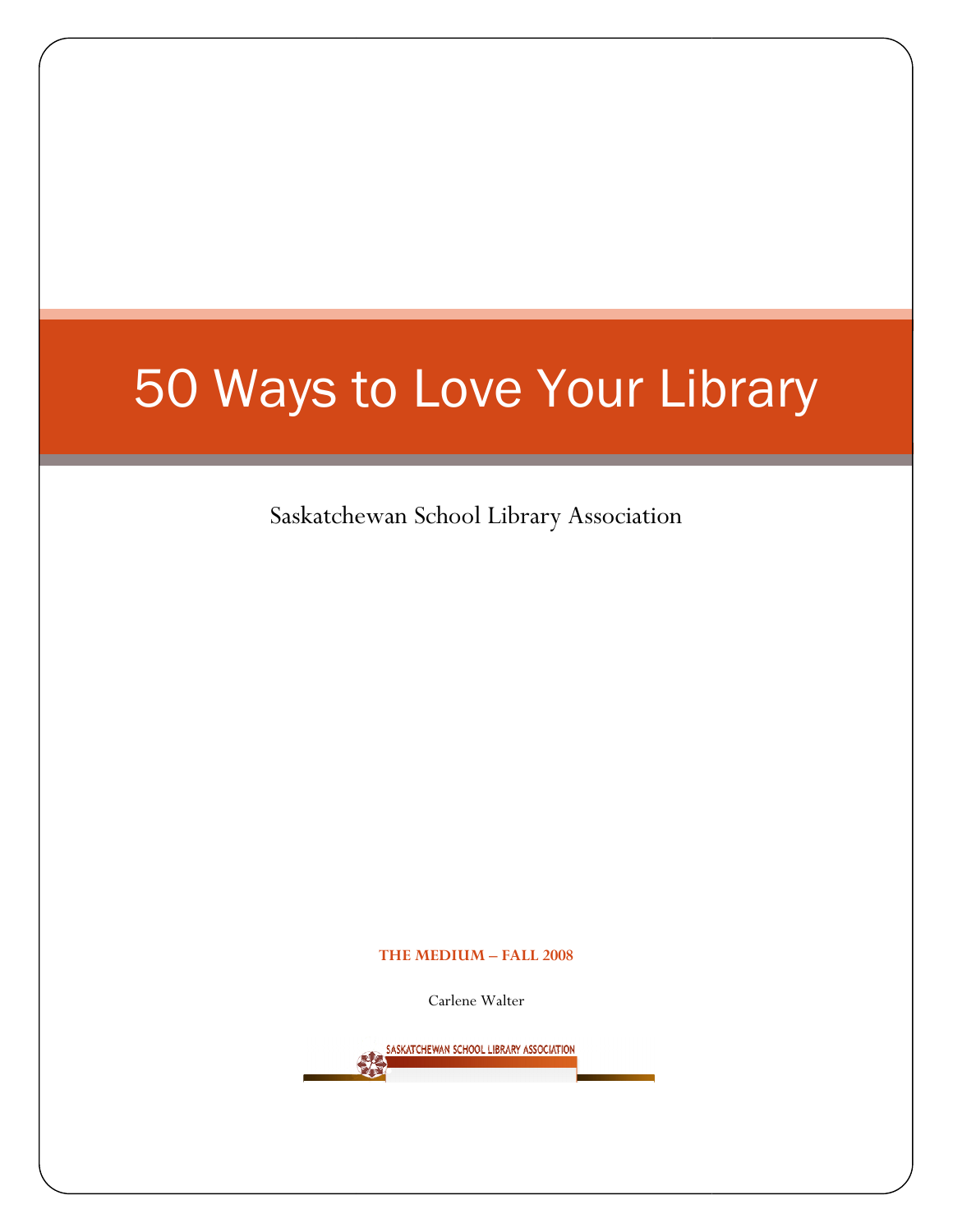## 50 Ways to Love Your Library

#### Saskatchewan School Library Association

Analogous to Paul Simon's infamous song, there must be fifty ways to love your library. I'd like to help you in your struggle.



Back to School – Hispanic Heritage Month- Banned Book Week - Realistic Fiction Focus

## $#1$  – Join the SSLA

The Saskatchewan School Library Association is to provide leadership for the development, promotion, and improvement in school libraries in order to enhance student learning. Visit SSLA's Web site (www.ssla.ca) to become a member today!

## $#2$  – Make an Event of It!

Attract patrons by selecting an engaging theme that offers broad possibilities for developing students' conceptual understanding in concert with building reading skills. An effective theme offers varied opportunities for inquiry, the incorporation of quality literature, and the ability to build connections and skills such as finding evidence from text, predicting, and inferring.

To create an effective theme:

- Select a theme rich in possibilities for interdisciplinary connections
- Identify literacy outcomes
- Design learning activities
- Furnish the library accordingly

Read Up On It (http://www.collectionscanada.gc.ca/read-up-on-it/015020-100-e.html) is a free publication that highlights notable Canadian books on a given theme.

The ALA  $(\frac{http://www.alastore.ala.org/}{www.alastore.ala.org/})$  has promotional items to support thematic planning.

## $#3$  – Document

Build a portfolio of evidence-based research to document the positive and significant effect your school library has upon student achievement. Evidence-based practice is "knowing and showing how the school library program helps students learn" (Todd). The data provides accountability and is a means of reflecting upon your practice.

OSLA's Teacher-Librarian Toolkit (http://www.accessola.com/osla/toolkit/home.html) contains a wealth of assessment tools and strategies for gathering irrefutable evidence that your school library program improves student achievement.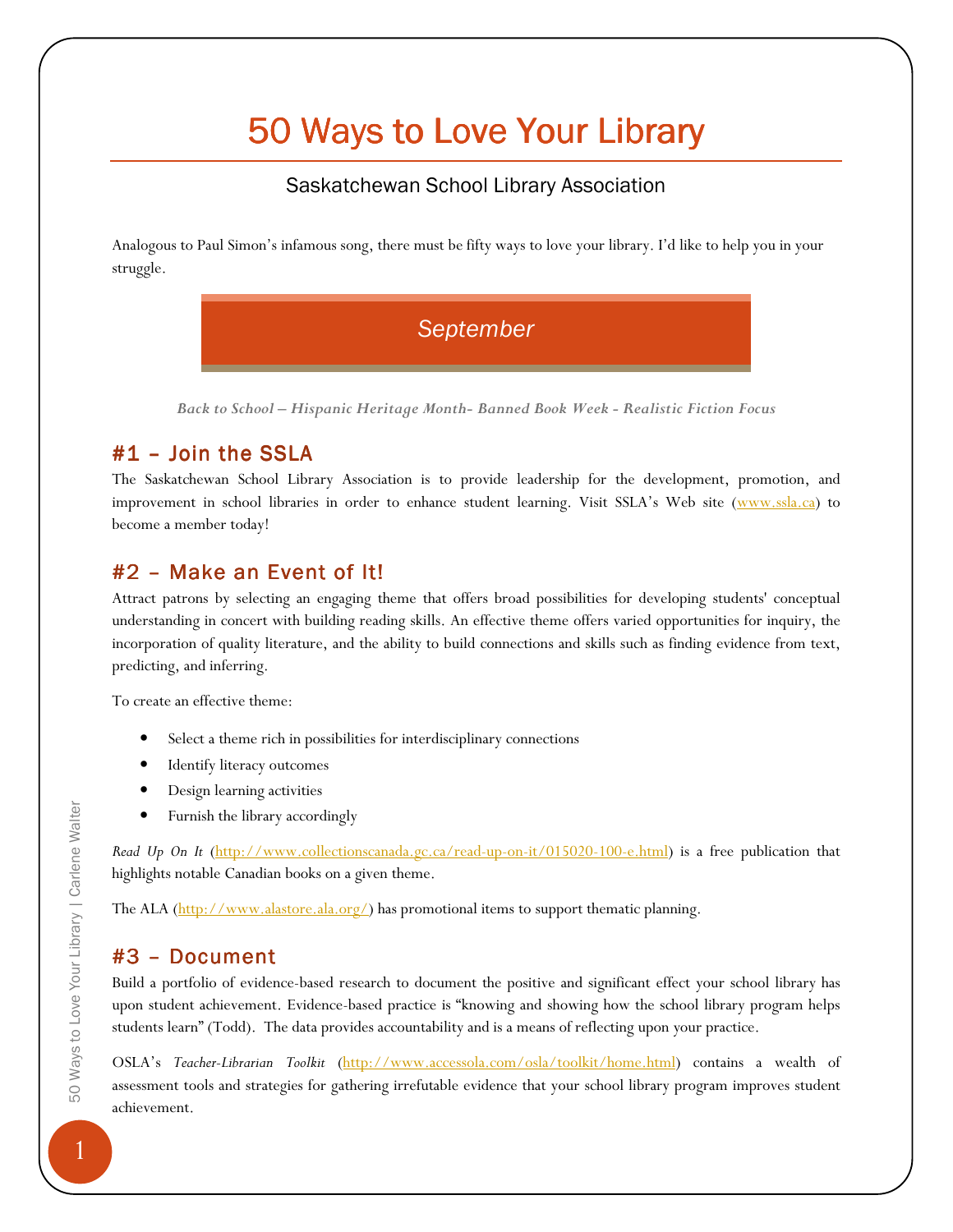## #4 - Define Your Role

This changing learning landscape demands school libraries to undertake a different approach to literacy instruction in order to meet the needs of the  $21^{st}$  century learner. Connections (http://www.publications.gov.sk.ca/details.cfm?p=24424), a document published by the Saskatchewan Ministry's of Education, describes the contributions of school libraries to student learning and presents a renewed vision for school libraries. Steeped in research, the document outlines the role of a teacher-librarian and provides assistance to in planning for effective school libraries that will meet the needs of students and teachers into the future.

## #5 - Plan to Collaborate

Effective planning enables teacher-librarians to make decisions about the key components of the school library program. To foster the articulation of a robust and innovative library program, teacher-librarians must forge partnerships with all stakeholders in the educational process.

Nurture a collaborative culture by cultivating effective partnerships which help teacher meet their existing priorities. Besides curriculum achievement indicators, develop a yearly plan that incorporates:

- Collaborative planning and teaching
- Individual and collaborative student inquiry
- Information literacy skills
- Staff development
- Booktalks and storytimes
- Book clubs
- Resource based learning experiences and environments (the use of diverse resources print, non-print, and human resources - to achieve subject and information literacy objectives)
- Program Administration

To assist with planning, OSLA's Long-Range Planning Document (http://www.accessola.com/osla/toolkit/How/longrangeplanning.html) and Collaborative Planning Guide (http://www.accessola.com/osla/toolkit/How/CollaborativePlanningGuide.html).

## $#6$  – Advocate

Communicate the resources and expertise teacher-librarians provide to build effective partnerships and influence decision-making. Promote the school library by demonstrating how the services of the teacher-librarian can advance student achievement and thus build a literate learning community.

- Communicate through print and non-print messages, tools, and resources
- Promote interest in service and materials by advertising the professional and student resources available in the library resource centre
- Collect and share the evidence showing the relationship between the school library program and student achievement

Advocacy tools and resources can be found at CLA's Library Advocacy Now! (http://www.cla.ca/divisions/capl/advocacy/) and ALA's Toolkit for School Library Program (http://www.ala.org/ala/pio/campaign/schoollibrary/schoollibrary.cfm)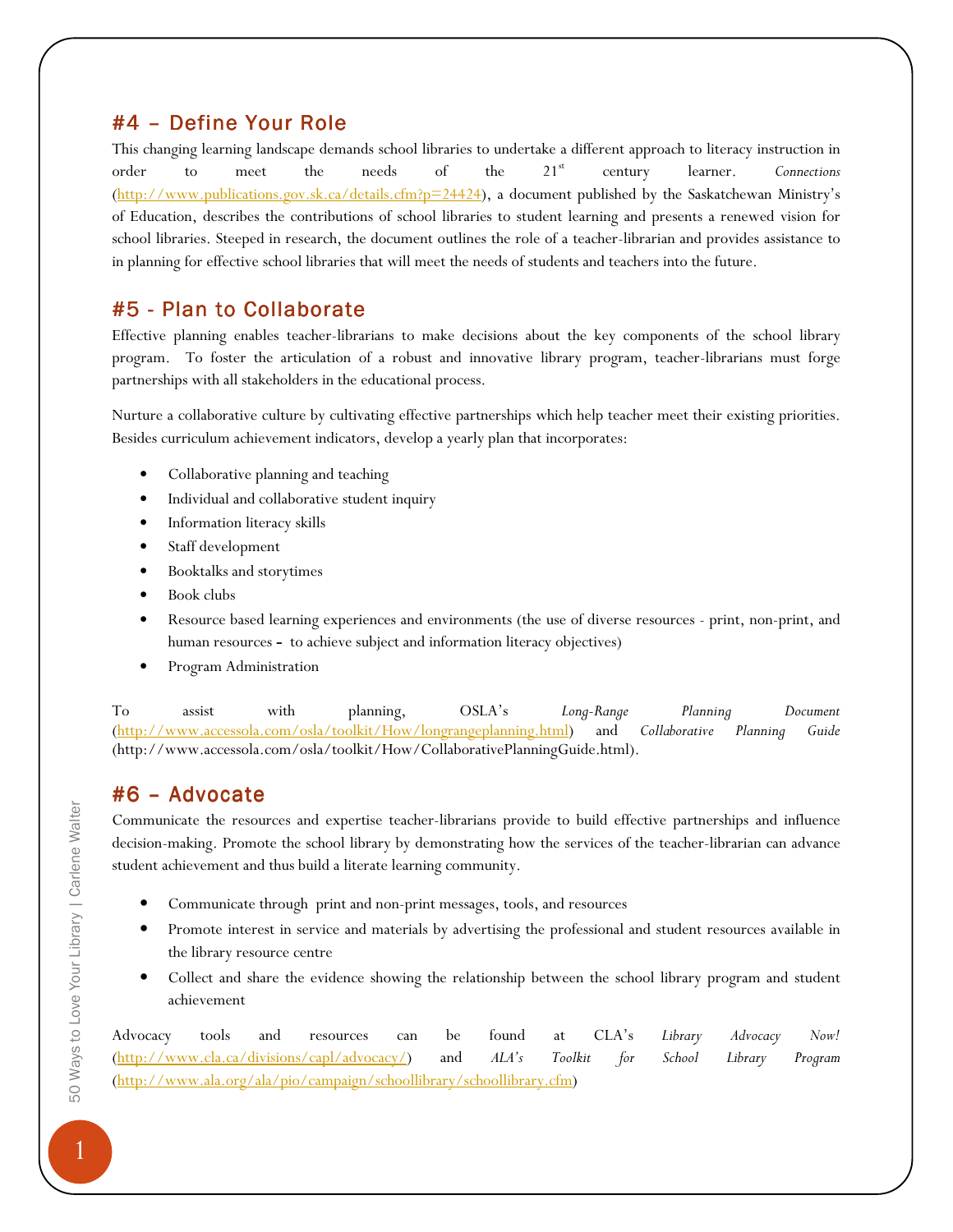## **October**

Thanksgiving – Halloween - Fire Prevention Week - Saskatchewan Library Week – World Teacher Day – Teen Read Week - Mysteries Genre Focus

#### #7 - Orient Students to the Library

Traditionally, the role of the teacher-librarian was the matron of books and the provider of library skills in isolation. Effective library programs are not isolated, but integrated into the curriculum. Research has demonstrated that the teaching of library skills in isolation is, at best, ineffective, and in some cases worse than no library instruction at all (Truett).

Orientation to the library cannot be isolated from contextual learning. Help students find, and use, the resources and services that the library offers by integrating orientation activities with classroom concepts, themes, or inquiries.

Ban Those Bird Units (Loertscher, Koechlin, & Zwaan) and Beyond Ban Those Bird Units (Loertscher, Koechlin, & Zwaan) provide ways to create very high-level think units when teachers bring learning activities into the information-rich and technology-rich environment of the library.

#### #8 – Celebrate Special Days

Enliven your library with displays coordinated with holidays, author birthdays, and other special holidays.

- Celebrate Saskatchewan Library Week from October 20-27<sup>th</sup>! The Saskatchewan Library Week Committee (http://www.lib.sk.ca/sla/sasklibweek.html) is pleased to announce that the theme for 2008 is Library Power.
- Celebrate the sixth anniversary of National School Library Day (http://www.clatoolbox.ca/casl/nsld.html) on Monday, October 27th, 2008.
- Education World (http://www.education-world.com/holidays/) lists resources for a wide variety of holidays and celebrations.

#### #9 - Attend SSLA's Learning Event

Saskatchewan School Library Association is pleased to announce that Sharon Grimes, author of Reading Is Our Business, will present her first of three virtual conferences on October 14<sup>th</sup>. For more information or to register, visit the SSLA Web site (http://www.ssla.ca/).

## $#10$  – Engender Literacy

Interested in building an innovative, robust library program? Donna DesRoches and Carlene Walter, collectively known as the Disruptive Innovators, present a learning opportunity geared to the professional development of teacherlibrarians. To participate, visit http://disruptiveinnovators.wikispaces.com/Books+%26+Web+2.0.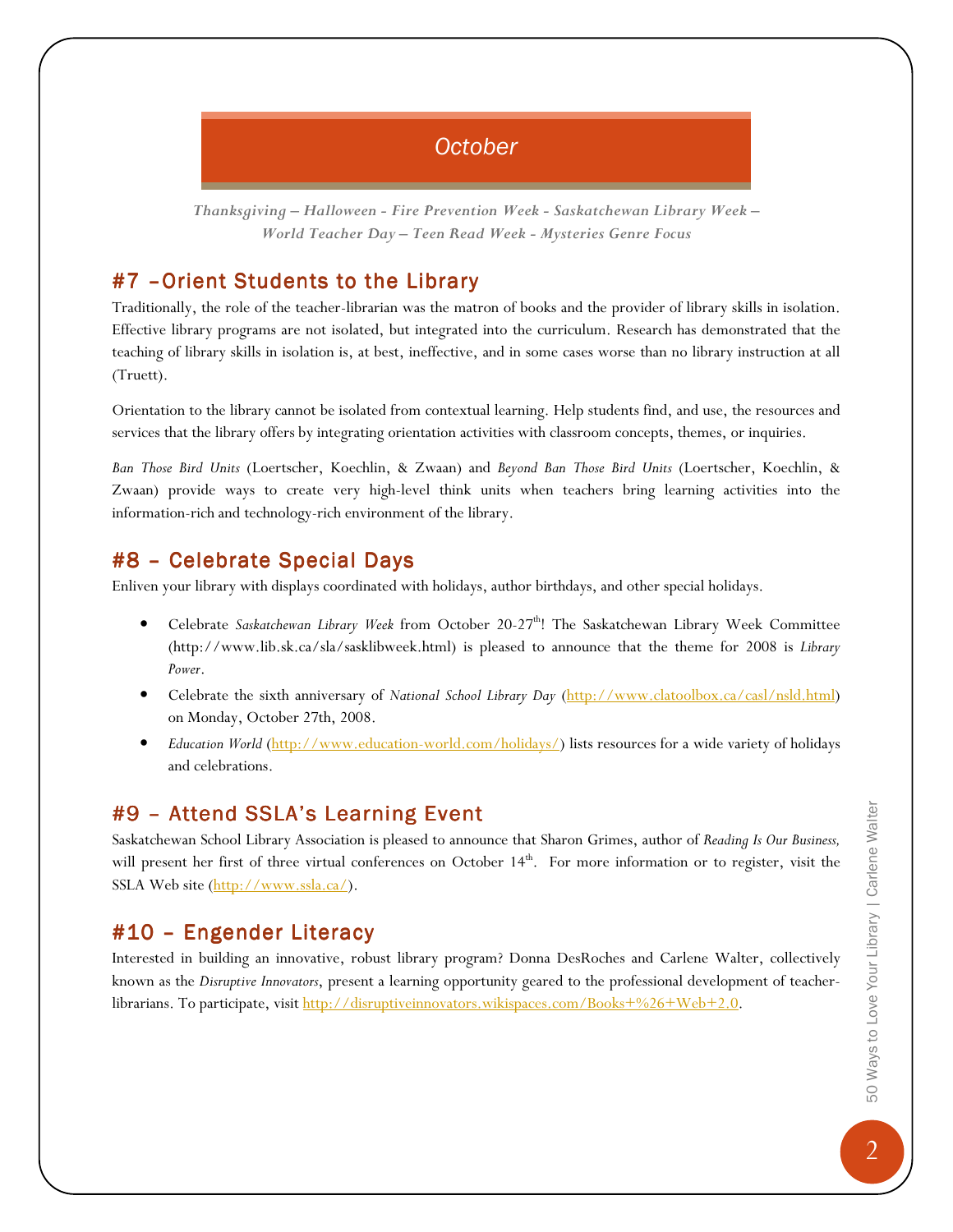## November

Remembrance Day – National Media Education Week -Historical Fiction & Informational Text Twinning

## #11 – Build A Community of Readers

To promote and encourage reading, (Preddy):

- Booktalk literature and informational text using a variety of formats
- Invite primary students for storytelling sessions
- Create annotated bibliography bookmarks
- Host book club parties Students read the same book or material from the same theme, genre, or author. Activities can include directed discussion, informal booktalking, or related games or activities
- Encourage each teacher to regularly schedule self-selected reading-book checkout time
- Design signs and posters of new material, current reading trends, a particular genre, or thematic reading program
- Involve students and teachers in selecting books and other resources for the library

Carlene Walter features storytimes for each month of the school year (http://www.spiritsd.ca/eclection//storytimes/storytimes\_monthly/storytime\_monthly.htm).

Rob Reid's Cool Story Programs (http://www.amazon.ca/Cool-Story-Programs-School-Age- $Crowd/dp/083890887X/ref=sr-1-5?ie=UTF8&s=books&qid=1219212352&sr=1-5)$  features eighteen themes with specific suggestions for tailoring the program for preschoolers and for fifth and sixth graders.

## #12 – Support Saskatchewan Literacy Initiatives

The Saskatchewan Young Readers' Choice Awards, the Willow Awards (http://www.willowawards.ca/), are granted annually to the authors of Canadian children's books voted by students as the best of those nominated in the designated categories.

In an effort to encourage participation by all children, regardless of the level at which they are reading, three awards have been established:

- The Shining Willow Award for books written for young readers.
- The Diamond Willow Award for titles written for upper elementary readers (grades 4-6).
- The Snow Willow Award for books for young people in grades  $7 9$ .

Students may vote in any category in which they have read the minimum number of books required. Individual ballots or class tallies of individual votes may be submitted.

The winner receives a specially commissioned piece of artwork by a Saskatchewan artist at the annual SaskEnergy Willow Awards Presentation Gala that is held at the end of May or beginning of June.

Support this free Saskatchewan literacy initiative by participating in the Willow Awards!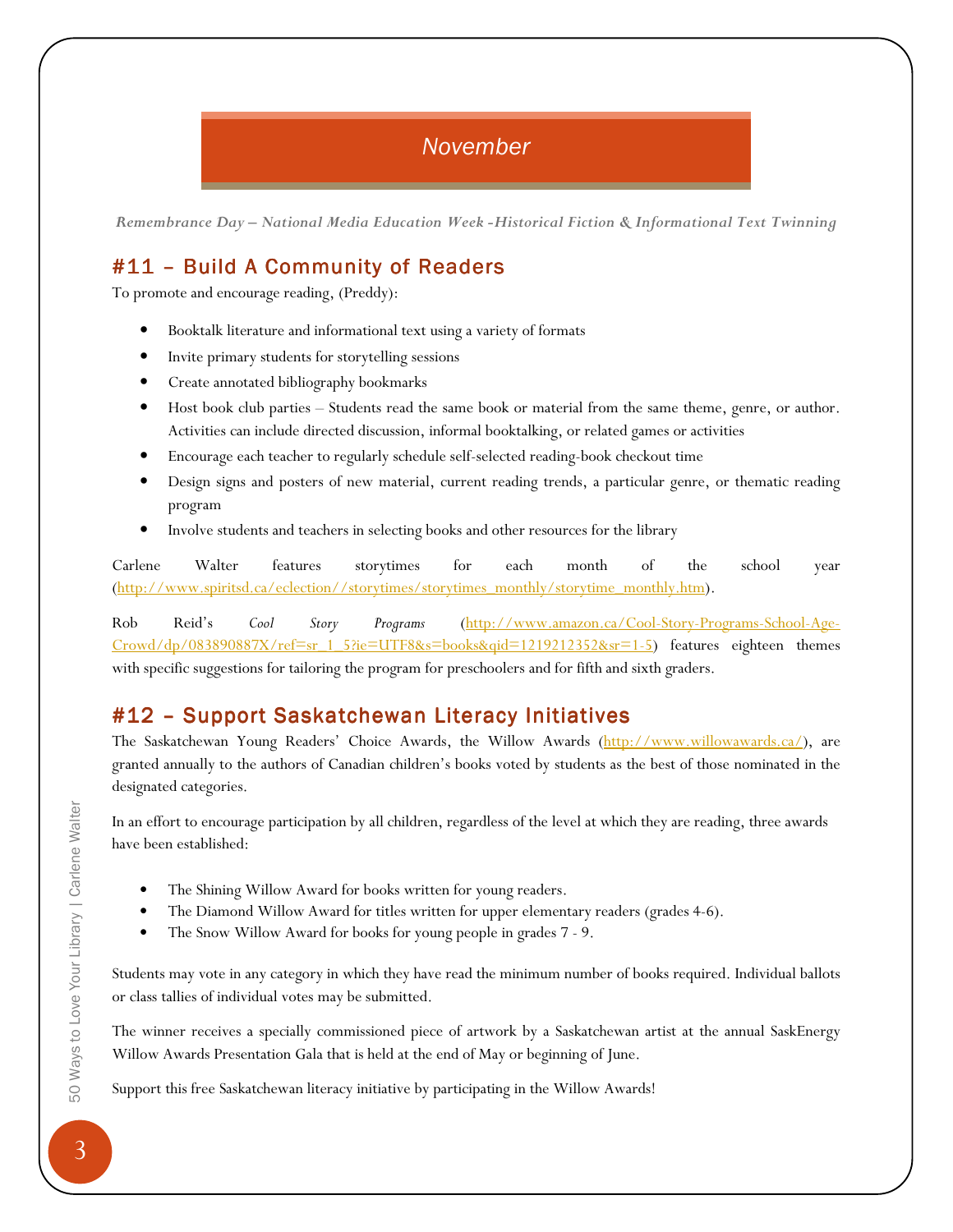#### $#13 - Model$

To cultivate literacy, it is inefficient to simply share enjoyment of literature. To help student interact with and comprehend read material, teacher-librarians must explicitly model and propagate the same strategies that proficient readers employ to make sense of read material: make connections, draw upon prior knowledge, create visual imagery, make inferences, ask questions, determine important ideas, and synthesize what they read (Grimes, 2006; Keene and Zimmerman, 2007; Miller, 2002).

Teaching comprehension strategies means teaching readers how to become actively engaged with the text, construct and deepen understanding, and to build a repertoire of strategies they can use flexibly in many circumstances and with a variety of texts, genres, and contexts.

Sharon Grimes (2006) outlines five steps to transform school libraries into making reading the "business" of the teacher-librarian:

- Encourage discourse and reflection
- Teach comprehension strategies through storytimes
- Create a forum for the arts
- Create a community of readers through shared questions
- Share your expertise with parents and teachers

#### #14 – Develop a Presence

Create a personal learning environment to filter the information deluge and to keep frequently visited Web resources on one customizable page. Start pages enable a teacher-librarian to showcase a collage of tools to achieve intended learning aims - content, links, gadgets, and widgets – all without having to know html.

There are many different personalized start pages, including:

- iGoogle
- **Netvibes**
- Pageflakes

Learn more about start pages:

- Compare the features of the various Start Pages: http://mashable.com/2007/06/29/personalizedhomepages/
- Malina Ivanoka's paper explores the functionalities and usefulness of start pages: http://sunsite.informatik.rwth-aachen.de/Publications/CEUR-WS/Vol-349/ivanova.pdf.
- Valenza, in her NeverEndingSearch blog, discusses start pages in her post Creating 2.0-style textbooks http://www.schoollibraryjournal.com/blog/1340000334/post/770029677.html?nid=
- Micheal Wesch's creates his course portal using NetVibes: http://www.netvibes.com/wesch#Digital\_Ethnography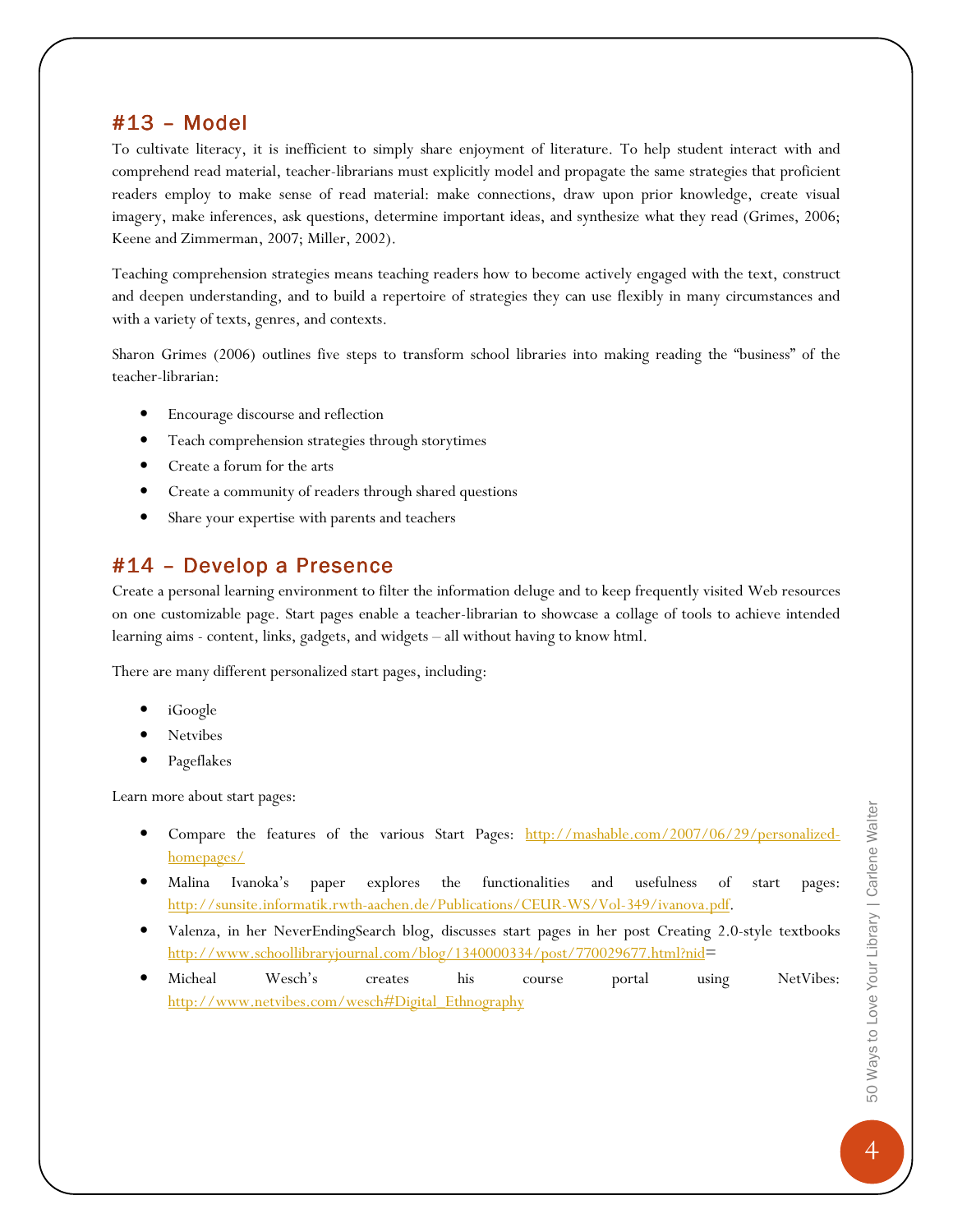## #15 - Rethink Collection

"To survive and thrive in the  $21<sup>st</sup>$  century, school libraries must rethink collections and services (Church). Teacherlibrarians must think outside the book to include digital media – ebooks, audiobooks, podcasts, streaming media, laptops, digital cameras, flash sticks, and much more" (Asselin and Dorion, 2008).

As the 21<sup>st</sup> century learner accesses information beyond the school walls, the collection of a school library must include multiple, diverse resources that bridge print and digital terrain and allows students 24/7 access.

Explore the following sites:

- Playaway http://store.playawaydigital.com/
- LookyBook http://www.lookybook.com/
- Nancy Keane's Daily Podcasts http://nancykeane.com/booktalks/podcast\_list.htm
- KidVidLit http://www.kidvidlit.com/main/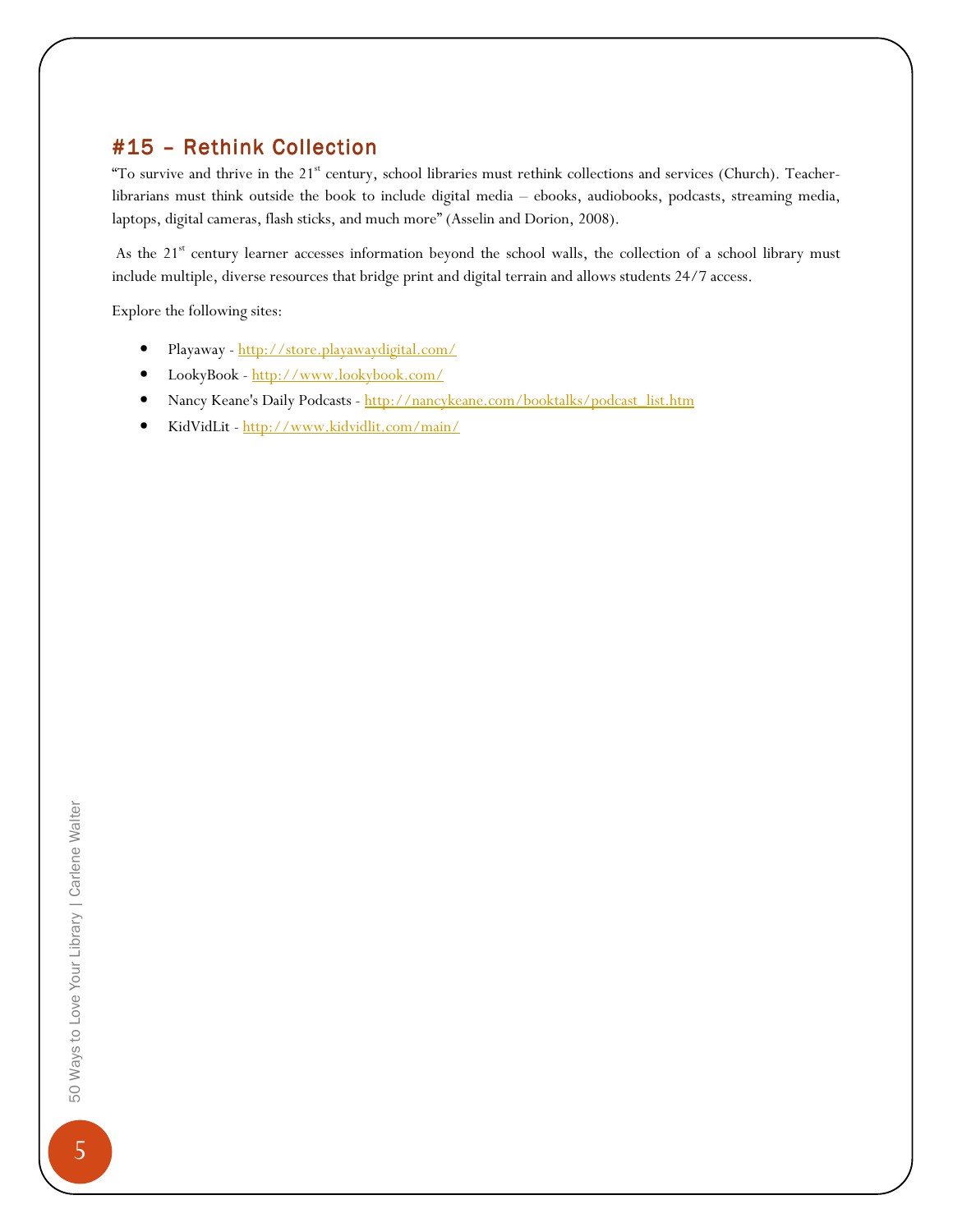## December

Christmas – Hanukah – Kwanza – Fantasy Genre Focus

#### #16- Invite Guests

Feature speakers, storytellers, illustrators, or authors who share knowledge on a topic of student interest. The Saskatchewan Writers Guild (http://www.skwriter.com/programdesc.asp?id=43) arranges reading tours throughout the province for both well-known and emerging national and Saskatchewan writers.

Explore virtual environments as a means of connecting with geographically distant speakers. Skype (http://www.skype.com), an Internet-based phone service, allows school libraries to feature guest presenters from across the country. Read Carolyn Foote's article See Me, Hear Me, Skype In The Classroom (http://www.schoollibraryjournal.com/article/CA6515247.html)

#### #17 - Embrace the Standards for the 21<sup>st</sup> Century Learner

In order to embrace the changing information landscape, AASL has to developed new learning standards for school library programs. Standards for the  $21^s$  Century Learner (http://www.ala.org/ala/aasl/aaslproftools/learningstandards/standards.cfm) serve as a tool for teacher-librarians to use to shape the learning of students.

#### #18–Share

Share your photos with a global audience. Photosharing sites, such as Flickr (http://flickr.com), allow photos to be uploaded and searchable through the addition of comments, descriptions, and tags. Photos are stored at Flickr can be accessed them from any Internet connected device.

UTechTips (http://www.youtube.com/watch?v=QLo4355l6QE) provides an overview of how Flickr can be used with students.

#### #19 - Extend Your Program

The reimagining and reshaping of a school library involves not only rethinking instructional practices, but also access practices (Todd). Students access information outside the confines of the library, therefore it is imperative that teacher-librarians transcend the physical space by extending services beyond its four walls.

Discover ways to deliver 24/7 access to library resources to every learner.

## #20 - Attract Volunteers

Recruit and orient volunteers!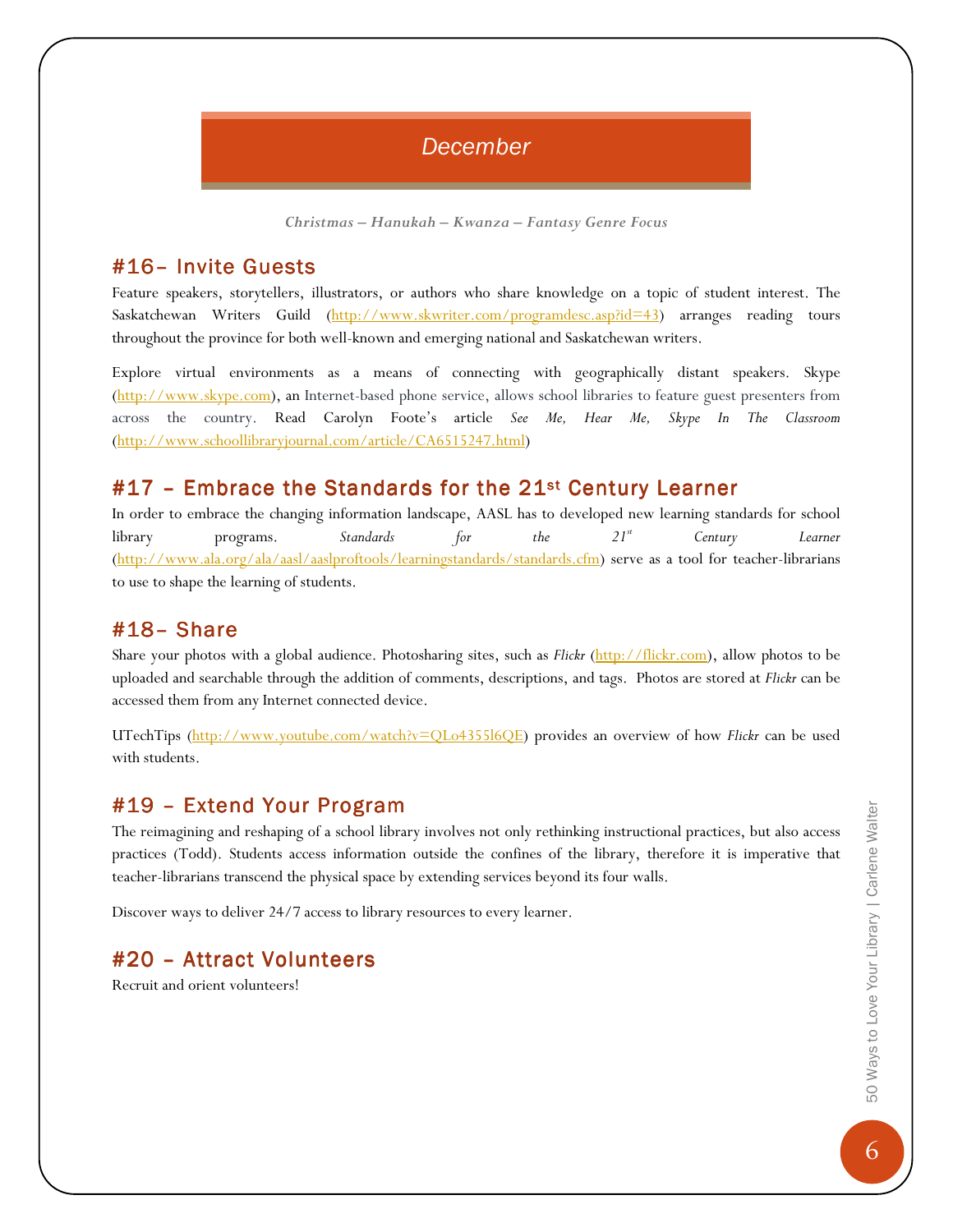## **January**

Winter - Year's Day – Diaries and Memoirs

### #21 - Attend SSLA's Learning Event

Saskatchewan School Library Association is pleased to announce that Sharon Grimes, author of Reading Is Our Business, will present a virtual conference on January. For more information or to register, visit the SSLA Web site  $(\underline{http://www.ssla.ca/})$ .

#### $#22$  – Announce the Winners

Two of the most prestigious annual children's books awards are announced every January at a Monday morning press conference that takes place during the American Library Association Midwinter Meeting. The Caldecott Medal is given in recognition of excellence in picture book illustration and the Newbery Medal is awarded to current year's most distinguished contribution to American literature for children.

Newberys & The Net (http://eduscapes.com/newbery/new.html) integrates Web resources with award-winning children's books.

Caldecott Connections (http://eduscapes.com/caldecott/index.htm) activities that extend, expand, and enhance these award-winning books.

#### $#23$  – Be Ethical

Social and ethical responsibilities are necessary for living in today's networked world. Lessons on respecting digital rights are imperative in a fluid environment in which students grab and swap information (Embrey 2005). Conscientious users and producers of knowledge:

- Represent knowledge of others accurately and appropriately
- Develop values associated with the fair and honest use of information and distributed and socially constructed knowledge
- Understand fair use; copyright and copyleft, and Creative Commons. Visit the Copyright Friendly Wiki http://copyrightfriendly.wikispaces.com/
- Develop respect for open source and open knowledge principles which allow for equitable distribution and access to knowledge for all
- Respect confidentiality, intellectual property and illegal uses of knowledge and information

It is the "ethical imperative" of teacher-librarians to teach patrons how to be their own gatekeepers (Warlick 2007).

#### #24 – Prepare Students for Research

Although today's students are savvy in accessing the Internet, research shows they are not proficient in searching this digital landscape. Today's learners possess limited understanding of the Internet as a collection of resources from different providers and lack of knowledge of more effective key word search strategies (Rowlands & Nicholas, 2008). They approach the results list with a "click and grab" strategy by most often selecting the first sources on the list with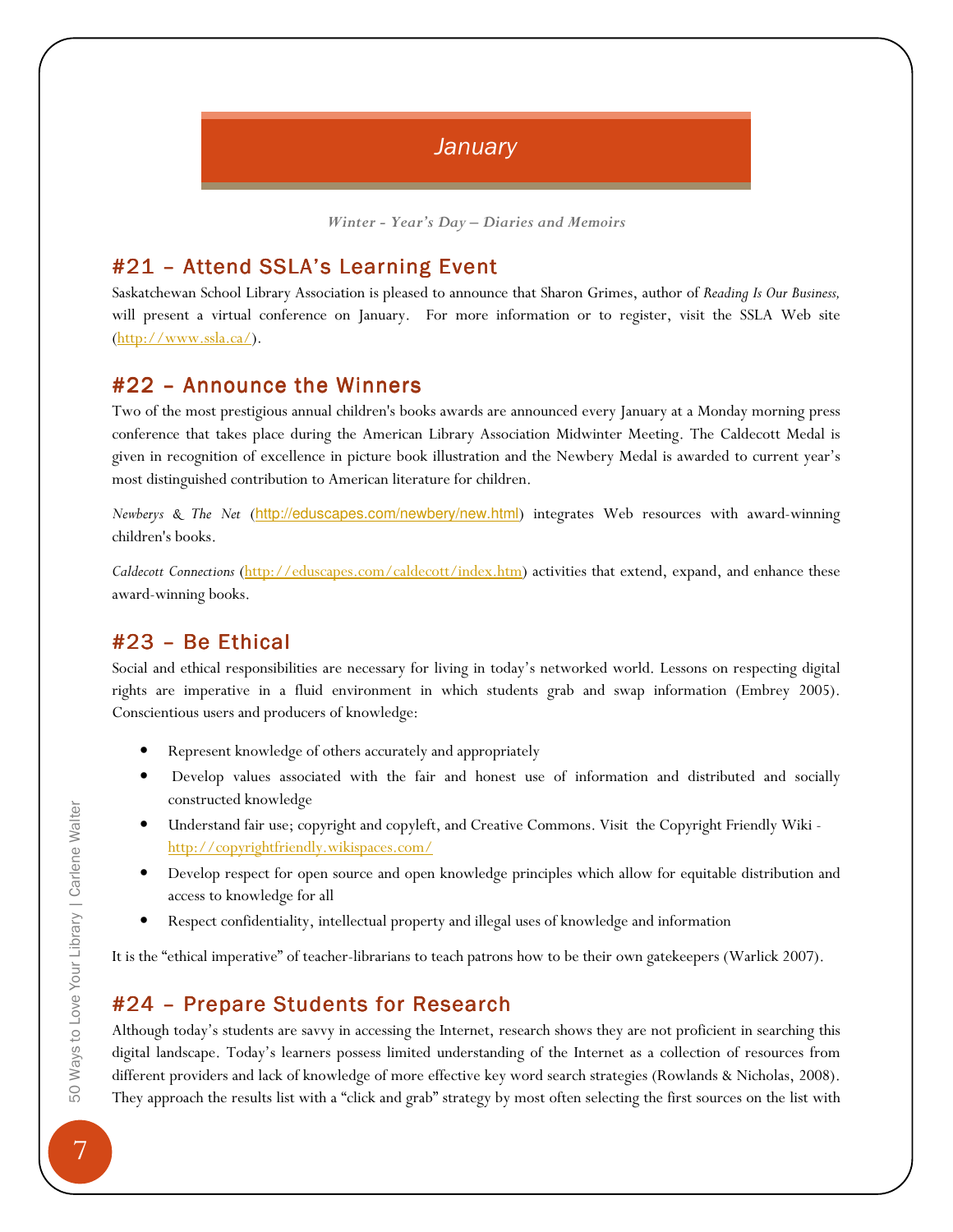minimal or not review and evaluation of its relevance and quality (Guinee, Eagleton, & Hall, 2003; Henry, 2006). Finally, cutting and pasting rather than rewording and recording are dominant processes when students are taking notes from online information (Lathrop & Foss, 2000).

Shift from research tasks predominately frames as fact-gathering activities to meaningful inquiry - using located and evaluation information to create knowledge and share ideas (Todd, 2008).

## #25 - Examine Life beyond Google

Students must learn to expand their search for answers beyond the fraction of resources identified through search engines such as Google. When information comes from a network, it is not always obvious where it came from, who wrote it, or why (Warlick, 2007).

They need to mine the Internet by choosing appropriate databases, performing Boolean searching, designing Internet search strategies, and evaluating Web site (Craver 2002).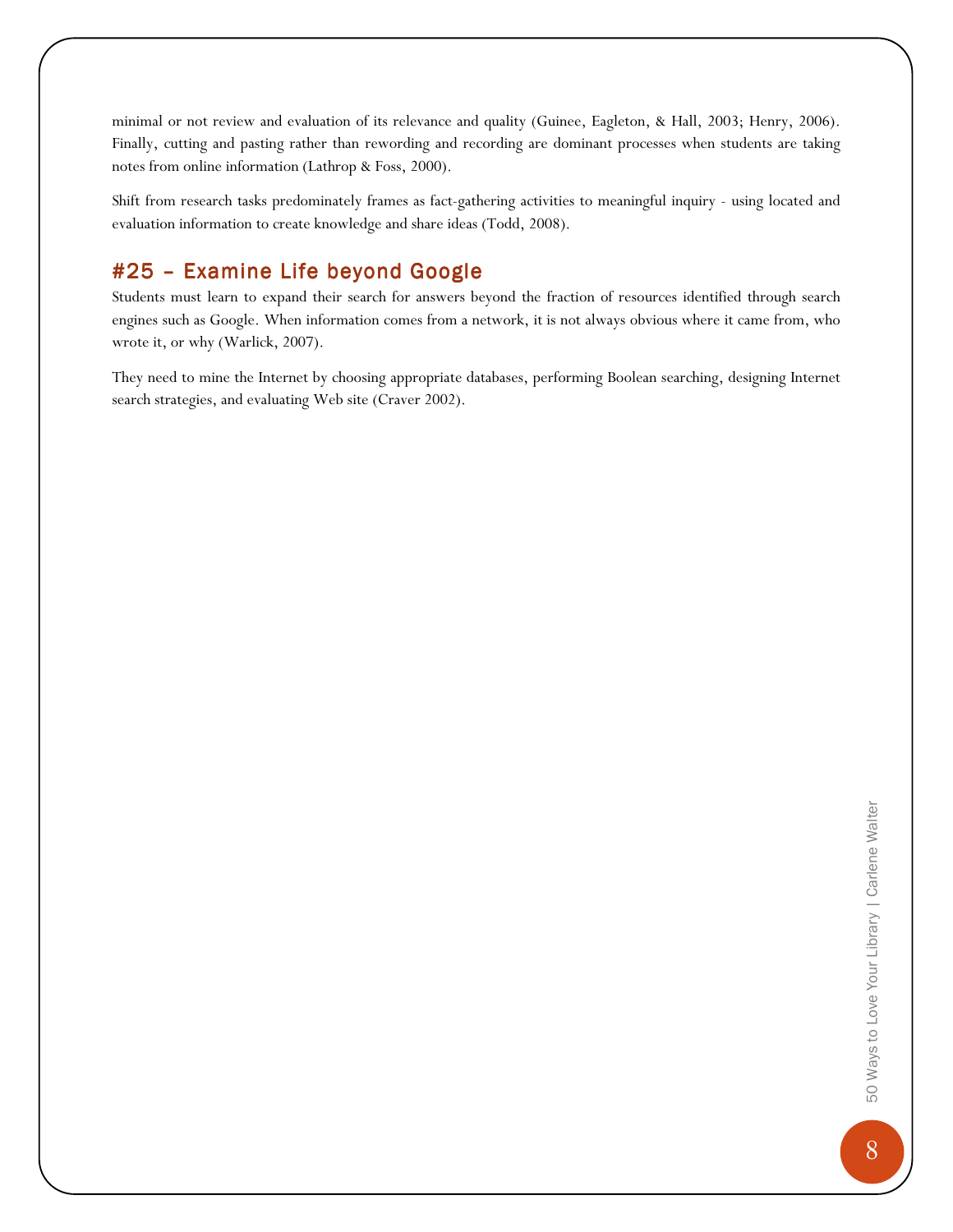## **February**

Black History Month - Dental Health Month - Groundhog Day - Valentine's Day – 100 Days of School

## #26 -Submit Vote for Willows

To be eligible, students must submit their vote for their favourite nominated Willow book by the end of February.

## #27- Socially Bookmark

Want to stay current and see relevant information? Social bookmarking allows you to save your favourite links and send them to friends and colleagues. It also allows you to browse through items other people have deemed interesting or links belonging to a category of importance. As your bookmarks are online, you can retrieve and edit your list from any Internet connected computer.

Demonstrate the educational benefits of social bookmarking to your staff:

- Share student-created bookmarks on research topics
- Network with others who have shared interests
- Collaborate with teachers to create a list of relevant links for each subject area

The following is a list of popular social bookmarking sites:

- Del.icio.us http://del.icio.us
- Mister Wong http://www.mister-wong.com
- Blogmarks http://blogmarks.net
- Diigo http://www.diigo.com/
- StumbleUpon http://www.stumbleupon.com

## #28 – Subscribe to Your Favourite Sites

Managing the glut of information on the Internet can be overwhelming. RSS, or Rich Site Syndication, allows users to subscribe to the feeds of their favourite Web sites. This means content from blogs and Web sites is delivered to the subscriber in one convenient location. Instead of revisiting favourite sites to see if new information has been added, the subscriber can visit their RSS reader to instantly receive the updates of their favourite sites.

Popular RSS readers available:

- Bloglines http://www.bloglines.com/
- Google Reader www.google.com/reader
- Feedbucket www.feedbucket.com

#### #29 - Communicate

Web 2.0 is opening up even more opportunities for school librarians to better engage users. It invites "exploration, communication" and "collaboration". Rather than viewing the Internet only as an environment in which to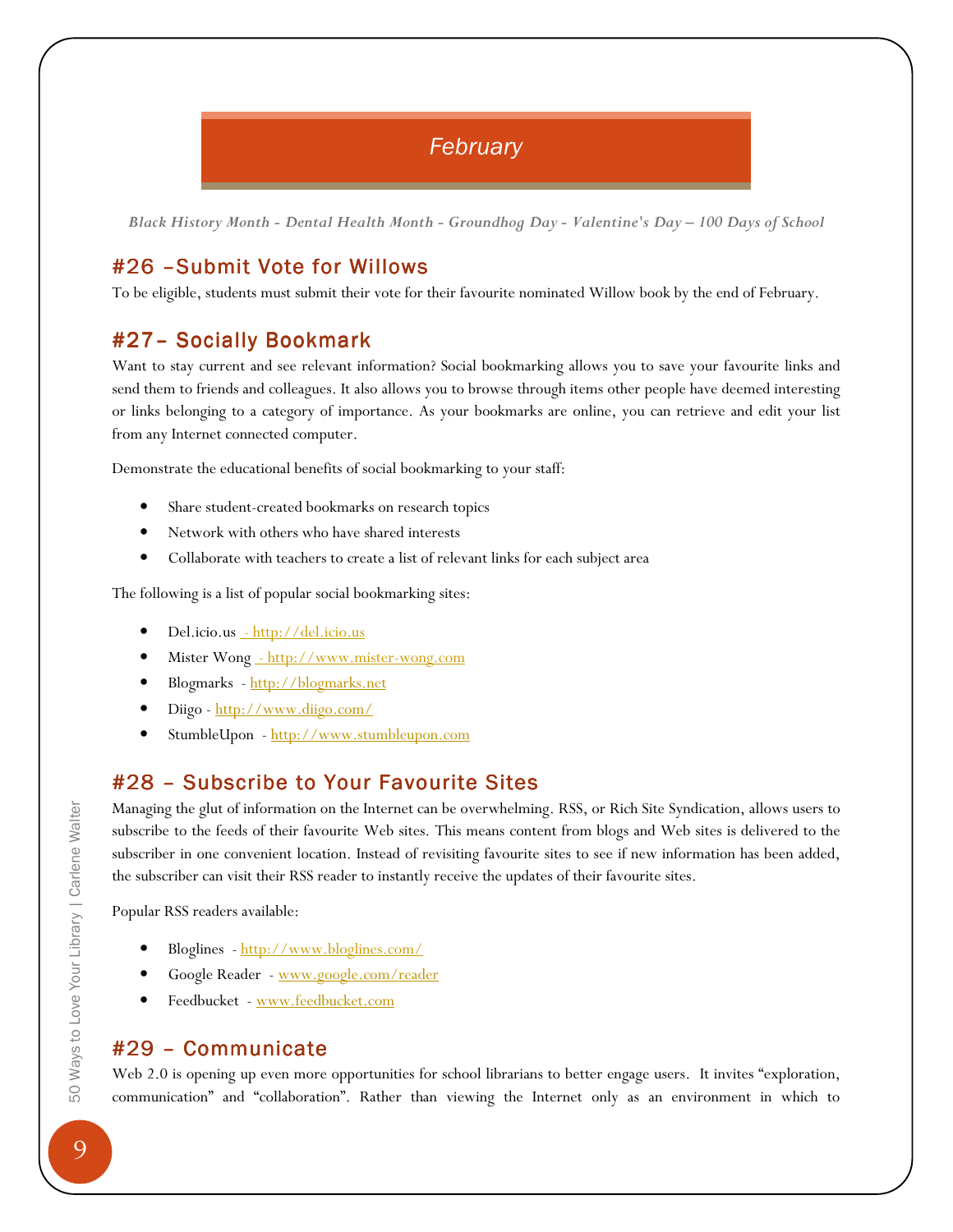consumption of information, see the digital environment as a way to connect to the world and to create information. Reply to a blog or add value to a wiki.

Popular school library blogs and wikis:

- School Library Journal Blogs http://www.schoollibraryjournal.com/blogs.html
- Classroom 2.0 Wiki http://www.classroom20wiki.com/

Start a blog or a wiki to generate conversation, showcase student writing, provide a platform for peer review of work, and to disseminate learning beyond the classroom.

#### #30 – Evaluate Sources

To help students leverage the diverse Internet material, teacher-librarians must develop an intellectual context to electronic content. Students must possess the skills to deeply and critically evaluate information to uncover perspectives both present and absent and determine the authenticity and reliability of sources. McPherson (2008) refers to the sophisticated critical thinking skills and communication abilities needed to navigate the Internet as global criticality.

Asselin and Dorian (2008) emphasize that critical literacy entails more than asking "Is this credible?", but rather asking such questions as "what is credible?", "Who decides?" "What does this person have invested in this information?" "How does the author get me to believe him/her?" "How does the information influence my thinking on the subject?"

Helpful links:

- Quality Information Checklist http://www.quick.org.uk/menu.htm
- Knowing What's What and What's Not (Media Awareness Network) http://www.mediaawareness.ca/english/resources/special\_initiatives/wa\_resources/wa\_shared/tipsheets/5Ws\_of\_cyberspa ce.cfm
- The Internet Detective http://www.vts.intute.ac.uk/detective/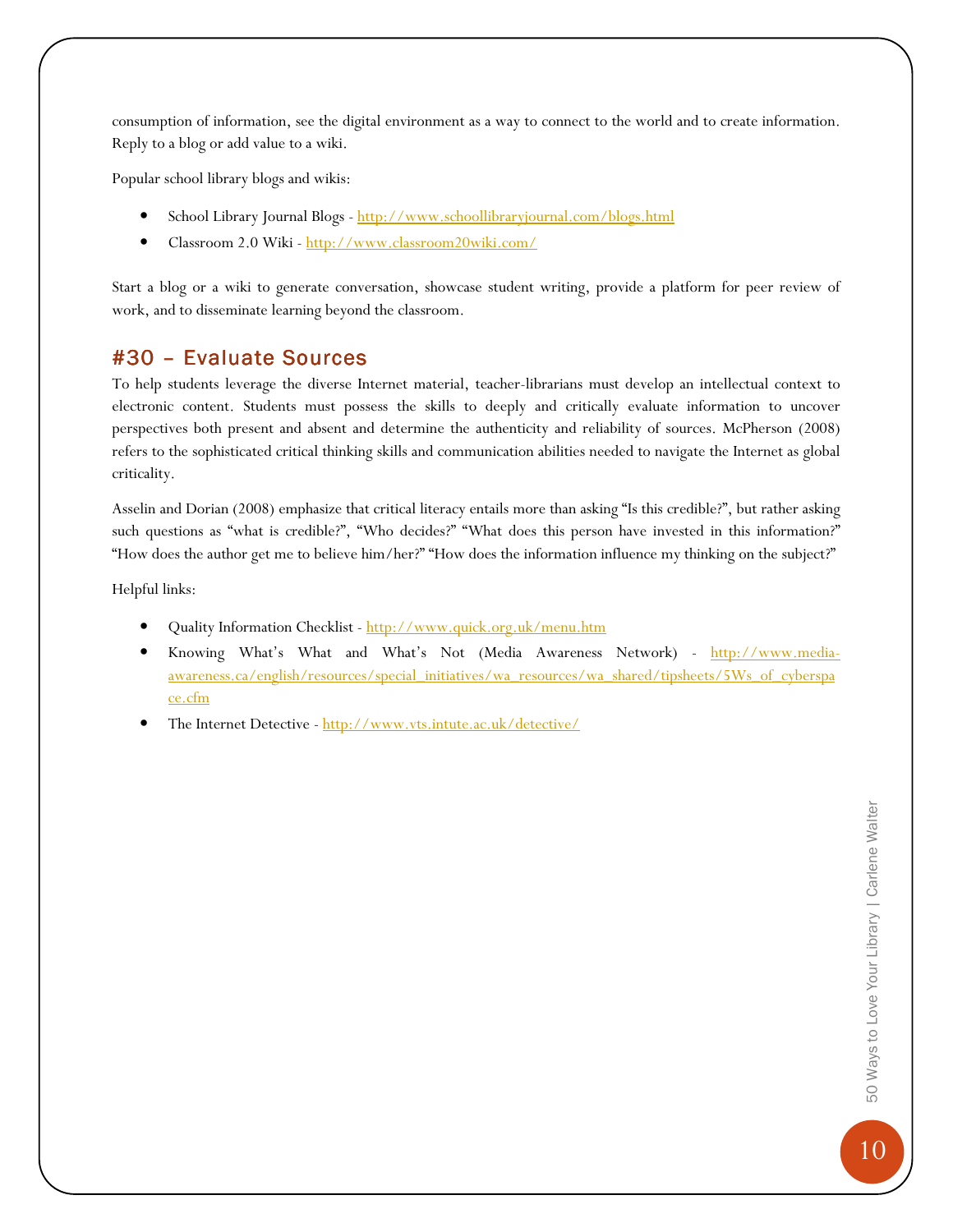## **March**

Women's History Month - St. Patrick's Day – Spring – Easter - Folklore

## #31 - Attend SSLA's Learning Event

Sharon Grimes, author of Reading Is Our Business, presents her third virtual learning event focused on literacy building information, technology, and reading literacies to enhance student learning and professional development for teachers. To register, visit www.ssla.ca today!

## #32 - Get a New Image

Share your captured images with a global audience in one or more of the four following ways:

- Photosharing sites provide online storage space for your photos from which you can organize, tag and share
- Slideshows and other photo-based tools allow you to upload your images from your computer to create a presentation
- Image Generators allow the user to modify images.
- Image editors provide editing capabilities and ways to add effects to images.

Explore:

- Bubbleshare http://www.bubbleshare.com/
- FD Flickr Toys http://bighugelabs.com/flickr/
- Flickr http://www.flickr.com/
- ImageChef http://www.imagechef.com/
- Glogster http://www.glogster.com/

#### $#33 - Retool$

Provide 21<sup>st</sup> century learners with opportunities to represent their learning in new creative ways. Foster opportunities to demonstrate their critical and creative thinking using slide shows, multimedia tools, Web site design, Web 2.0 tools, and CD and DVD productions (Asselin & Doiron, 2008)

- Examples of Web 2.0 in an elementary setting http://www.thematzats.com/itselementary/studenttools.html
- A social network for teachers using 2.0 tools http://www.classroom20.com/

## #34 – Attend SSLA's 50<sup>th</sup> Anniversary Conference

In partnership with the IT Summit, the SSLA will be hosting a face-to-face conference in Saskatoon on March 23-24. The conference offers an opportunity to celebrate a half-century of school librarianship. Complete with a gala and outstanding keynote speaker, the 50<sup>th</sup> Anniversary SSLA Conference is a professional development opportunity not to be missed!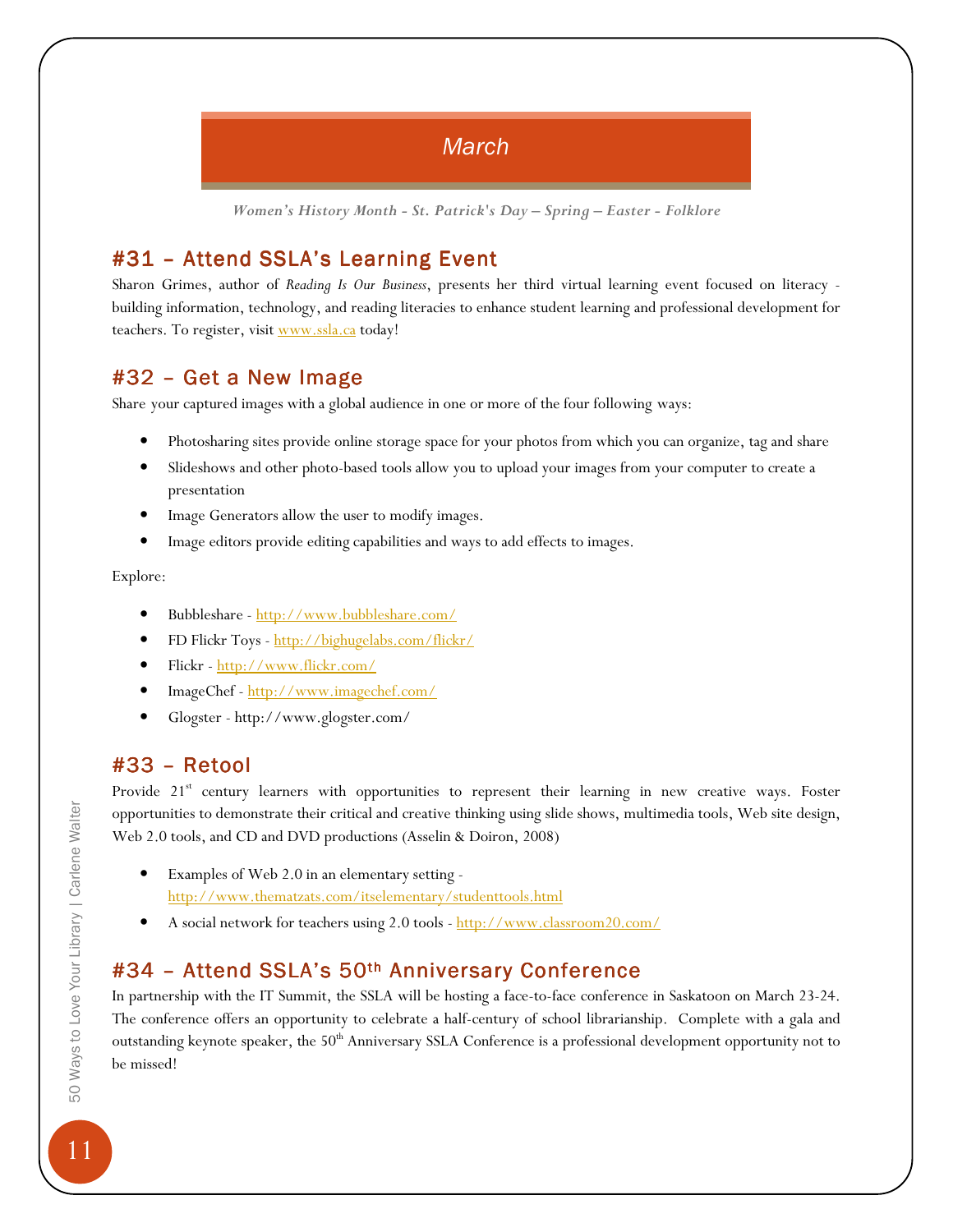## #35 - Share and Collaborate Online

Create, collaborate, store and share content instantly, online, and in real time! Whether you are creating new content or uploading existing material, all your work can be accessed from any computer. You can choose to work on your material individually or collaboratively.

The educational benefits of using Web-based word processor, spreadsheet, and presentation applications are:

- The promotion of group work and peer editing skills
- The publication of announcements about upcoming assignments
- The monitoring of student progress
- The ability to provide feedback while a student is in the midst of creating. The revisions history details who has contributed to the material and the time of their contribution. Feedback can originate from teacher, peer, and relatives
- The organizational ability material is stored online and often automatically saved, therefore the threat of loss is depreciated
- The ability to collaborate with peer regardless of geographically and time constraints them stay organized and keep on top of their assignments

Popular Web-based productivity and collaboration tools:

- Google Docs and Spreadsheets http://docs.google.com/
- Zoho Writer http://writer.zoho.com/jsp/home.jsp?serviceurl=%2Findex.do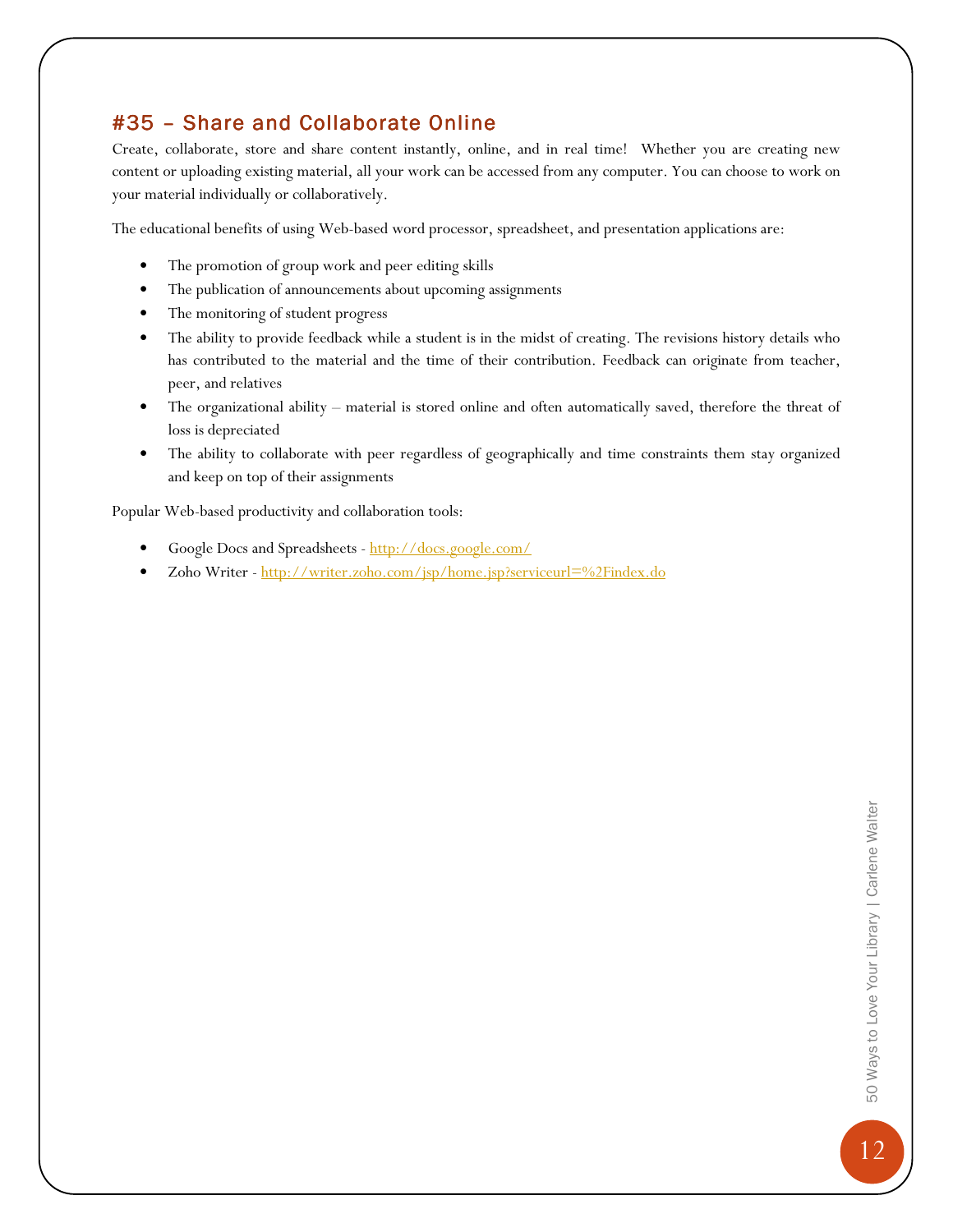## April

April Fool's Day - Poetry Month - Earth Day

#### #36 – Reform Presentations

Are your PowerPoints engaging presentations or an exercise in "Power Point-lessness"? As an instruction specialist, explore alternate presentation options offered by Web 2.0 tools. Regardless of the medium, question the presentation's ability to engage the intended audience in creating open-ended opportunities for participation, exploration, and construction of knowledge.

Rethink what PowerPoint, what presentations should/could be http://informationfluency.wikispaces.com/Digital+Storytelling+and+Reforming+PowerPoint

Alternates to PowerPoint:

- Slideshare http://www.slideshare.net/ Accepts PowerPoint, PDF, and OpenOffice , with a maximum file size of 30 MB.
- Sketchcast http://sketchcast.com/Sketchcast
- Jing http://www.jingproject.com/

#### $#37$  - Research

To be an instructional leader, teacher-librarians must remain abreast of current research in librarianship, teaching, and learning.

- What works: Research you can use (Ken Haycock) http://www.teacherlibrarian.com/tltoolkit/works.html
- Keeping up with the research linking school library media center programs to achievement (David Loertscher) http://www.davidvl.org/research.html
- School libraries and student achievement in Ontario (OSLA) http://www.accessola.com/data/6/rec\_docs/137\_eqao\_pfe\_study\_2006.pdf
- Student learning through Ohio school libraries : The Ohio Research Study (Todd & Kuhlthau) http://www.oelma.org/studentlearning/
- Impact of school library services on achievement and learning (Williams, Wavell, & Coles) www.rgu.ac.uk/files/Impact%20of%20School%20Library%20Services1.pdf
- School libraries work (Scholastic) http://www2.scholastic.com/content/collateral\_resources/pdf/s/slw3\_2008.pdf

## #38 – Experience a Webinar or Webcast

A webinar is an online seminar recorded or in real time, which could include interactive components such as the ability of participants to submit questions, the ability for the speaker to receive immediate audience feedback.

A webcast is a live or recorded broadcast that is distributed over the Internet using streaming media technology.

• EdTechTalk - http://www.edtechtalk.com/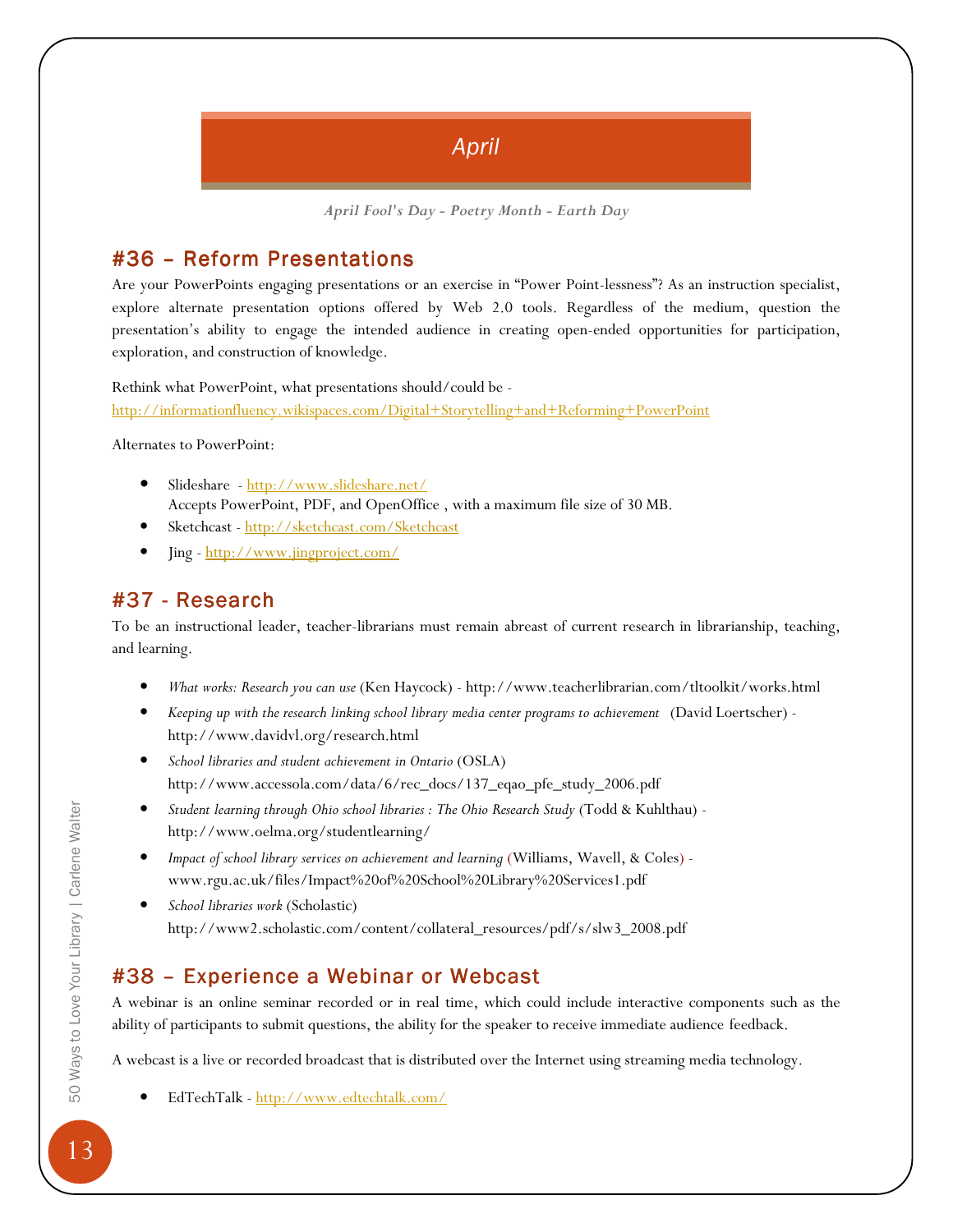• Linworth Publishing - http://store.linworth.com/index.php?main\_page=index&cPath=75

## #39 - Tell a Digital Story

Storytelling no longer regulated to just print. Web 2.0 tools allow a myriad of ways for students to compose and share their stories with a global audience. Help students to creatively synthesize their reflections in text, images, music, and video.

Read More:

- Centre for Storytelling http://www.storycenter.org/whatis.html
- 50 Ways To Tell A Story (Levine) http://cogdogroo.wikispaces.com/50+Ways
- Educational Uses of Digital Storytelling http://www.coe.uh.edu/digital-storytelling/examples.htm

Explore:

- RockYou http://www.rockyou.com/
- Animoto http://animoto.com/
- Pictobrowser http://pictobrowser.com/
- Slide http://www.slide.com/
- VoiceThread http://voicethread.com/
- Splashcast http://www.splashcast.net/
- Toufee http://www.splashcast.net/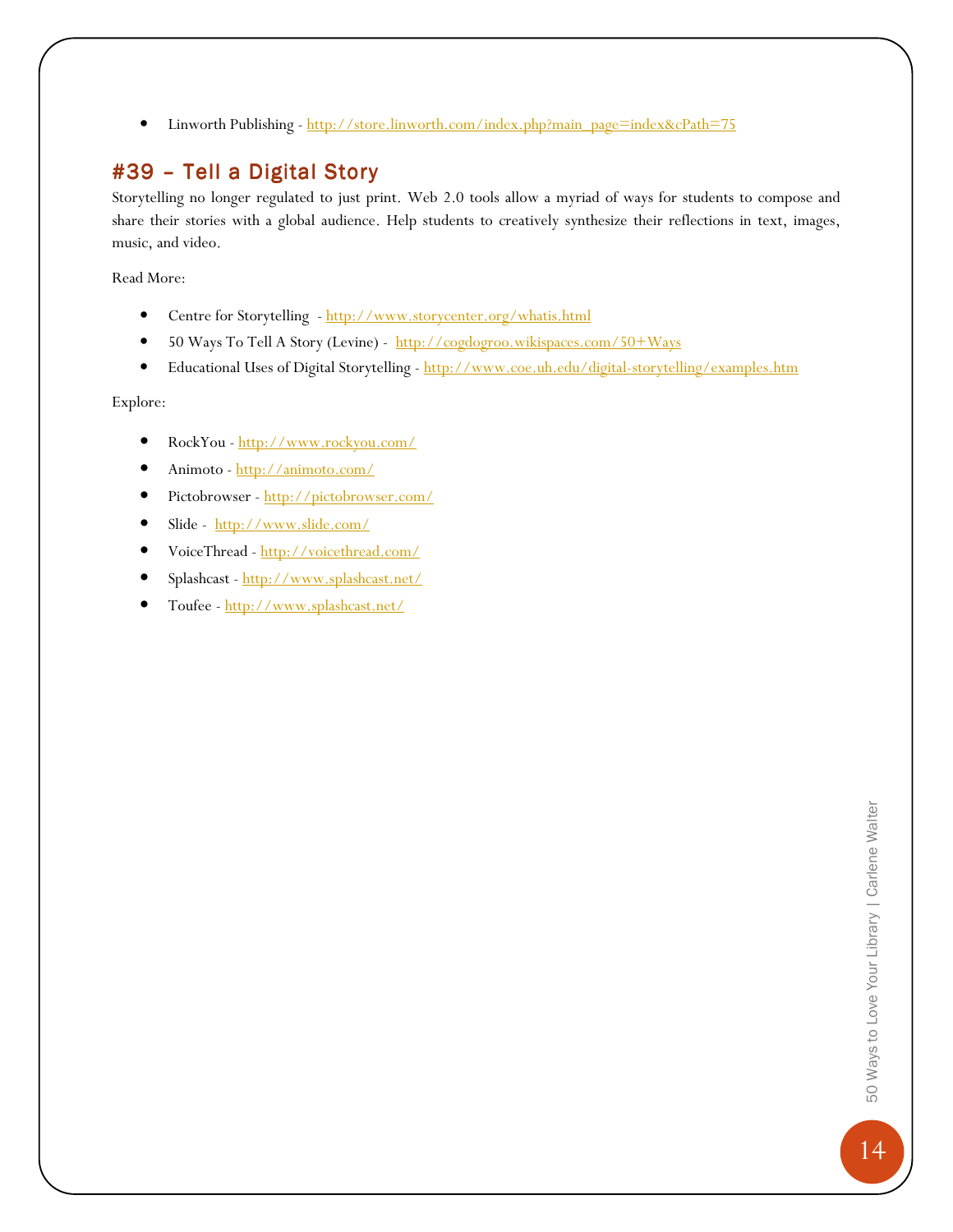## **May**

Asian and Pacific-Island Heritage Month - Cinco de Mayo- Mother's Day – Legends and Myths

#### $#40$  – Write reviews

Reading has become a social activity. Bibliophiles can connect and contest their favourite reads using online book clubs, book trading networks, and social media sites designed for book lovers. Share the books of importance to you, rate and review what you have read, and connect with readers who share your interests. . Encourage students to share also their thoughts on read books with a global audience.

In the library:

• Shelf Talkers are paper announcements of a certain topic or section that may be of interest or to highlight new additions to the school library. The Shelf Talkers are attached to or placed on library shelves to catch the eye of patrons A template for Shelf Talkers is available at http://statelibrary.dcr.state.nc.us/ld/youth/vbps/templates/templates.htm

Online:

- LibraryThing http://www.librarything.com/
- Shelfari http://www.shelfari.com/
- MyLibrary http://books.google.com/googlebooks/mylibrary/

#### #41 - Instruct Staff

The Connections document (Ministry of Saskatchewan, 2008) outlines the responsibilities of a teacher-librarian in the area of instructional leader. The teacher-librarian, as an instructional leader, is to provide support to teachers in their personal and professional development.

Host a learning event for teachers to interact, collaborate, and learn. As it is often unfeasible for interested participants to attend your learning event, consider hosting an online meeting. Participants join the "online classroom", allowing them to view your screen content in real time.

Online meeting tools

- Mikogo www.mikogo.com/
- Yugma http://www.yugma.com/
- VYew http://vyew.com/site/

#### $#42$  – Podcast

Podcasting is the distribution of content, audio, video, even PDFs or other content) using the enclosure tag of an RSS feed. A podcast is distinguished from other digital media formats by its ability to be syndicated, subscribed to, and downloaded automatically when new content is added, using an aggregator or feed reader capable of reading feed formats such as RSS (Wikipedia).

Use podcasts as a communication tool or an alternative format for book reviews and instructional materials.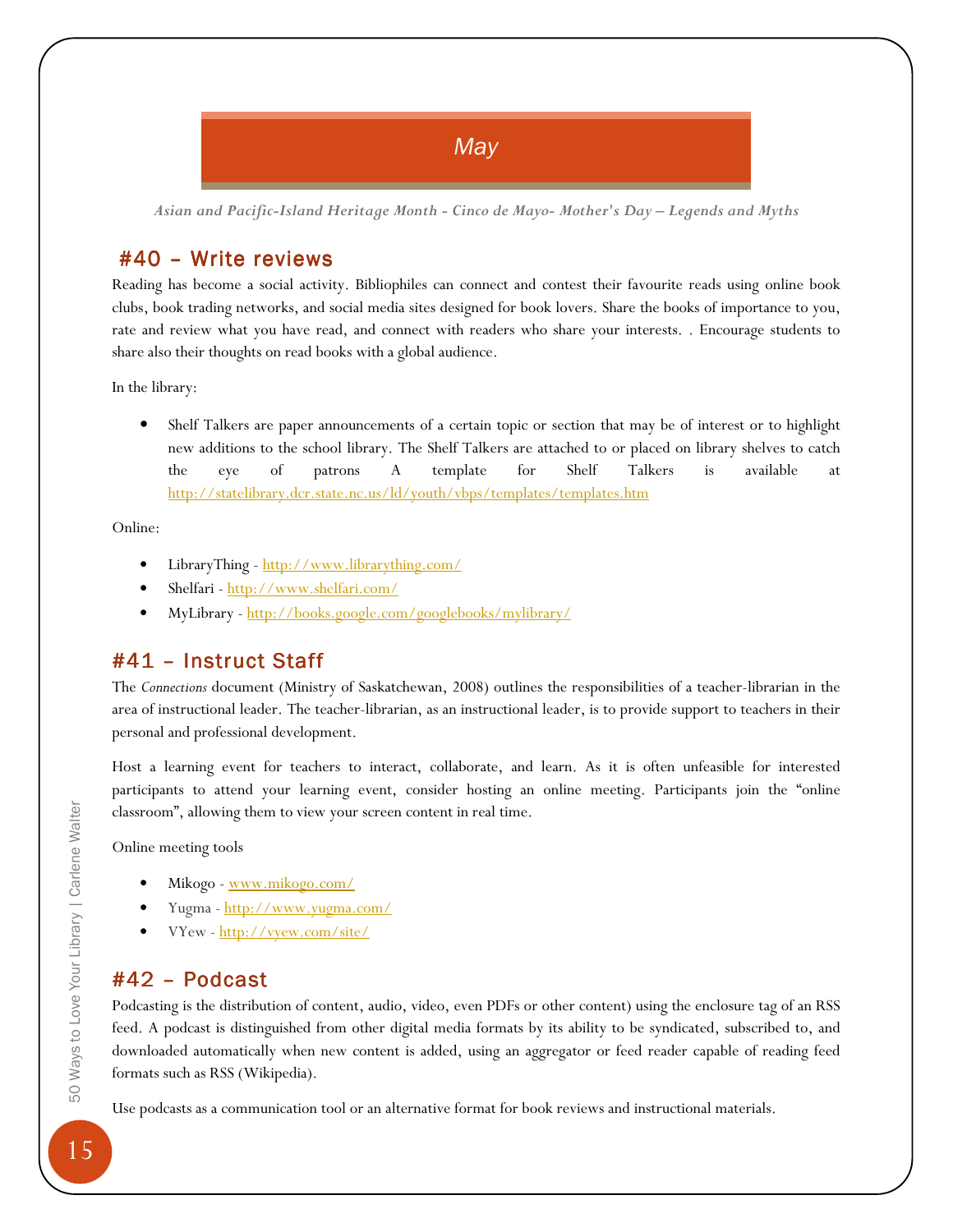For information of how to create podcasts and examples, visit Podcasting - Reach Them On Their Own Turf http://www.waynesboro.k12.va.us/co/klera/podcast/PodHome.html.

Popular podcasting sites:

- Odeo http://odeo.com/
- Podanza http://www.podanza.com/
- Podcast Blaster http://www.podcastblaster.com/
- YouLoud http://www.youloud.com/

#### #43 - Change Your Look

An avatar is a person's persona or representation of one's self on Internet forums and other communities. An avatar can be used to help retain the user's anonymity in online communities; however the representation can be customized to reflect their own appearance, identity and personality

- Meez http://www.meez.com/home.dm?
- Gizmoz http://www.gizmoz.com/
- Create an avatar for Second Life http://secondlife.com/whatis/avatar.php

#### #44–Share

Submit an article to The Medium detailing an aspect of your innovative library program. Detail how you have helped engendered literacy and made students better readers, writers, and users of information. To submit an article, visit www.ssla.ca.

#### $#45$  – Feature an Author

Profile an author or illustrator using information from their own Web site, articles about the author, promotional material from publishers, and a list of their books.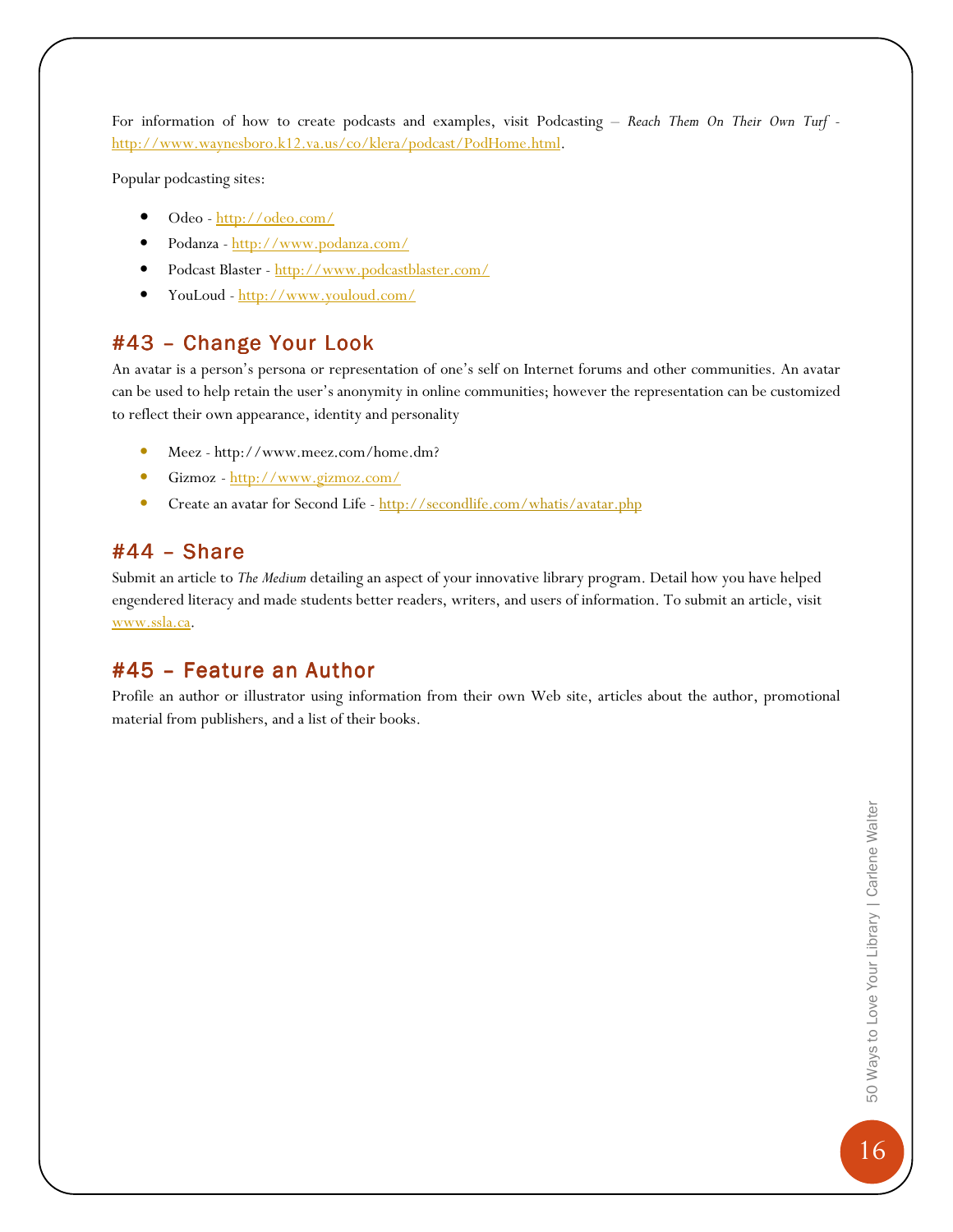## June

Father's Day – Summer- Library Weeding and Inventory

### #46 - Poll Your Users

Is your library program engaging and effective? Create an online poll to determine the program's effectiveness on student learning. Free online polls can also be used to

- Inform collection choices
- Survey teachers about their professional needs
- Determine students' reading preferences
- Collect information of students' understanding
- Discover students' opinions on chosen issues

Online Poll Creators

- PollDaddy http://polldaddy.com/
- SurveyMonkey http://www.surveymonkey.com/
- Easy-Poll http://www.easy-poll.com/

#### $#47$  – Read for Pleasure

Just as play is vital to one's well-being, reading for pleasure is vital in improving literacy (Lockwood, 2008). Due to the focus on tests, students are spending less time reading for pleasure and are instead are concentrating on decoding text (Ofsted, 2004). Cultivate the vital role of nurturing young readers with a life-long love of books by embracing the pleasure of reading yourself!

#### #48 –Get aLife

A second life that is! Explore multi-user virtual environments to provide a heightened level of interactivity and realism to tasks. Virtual worlds offer an innovative shared space in which to carry out "authentic tasks as real workers would, explore new terrain, meet people of different cultures, and use a variety of tools to gather information and solve problems" (Haycock & Kemp, 2008).

Second Life has a number of active educational groups who collaborate inside the metaverse and who keep in touch using the group system tools. Places to visit:

- Eduisland (http://slurl.com/secondlife/Eduisland%20II/95/101/22 ) is for K-12 educators, focusing on collaboration and communication of events in Second Life that are useful to support teaching and learning.
- The Alliance Second Life Library Project explores the use of virtual worlds to promote and provide online library services. They have established InfoIsland (http://slurl.com/secondlife/Info%20Island/90/128/34) to support a range of events, discussions, displays and presentations.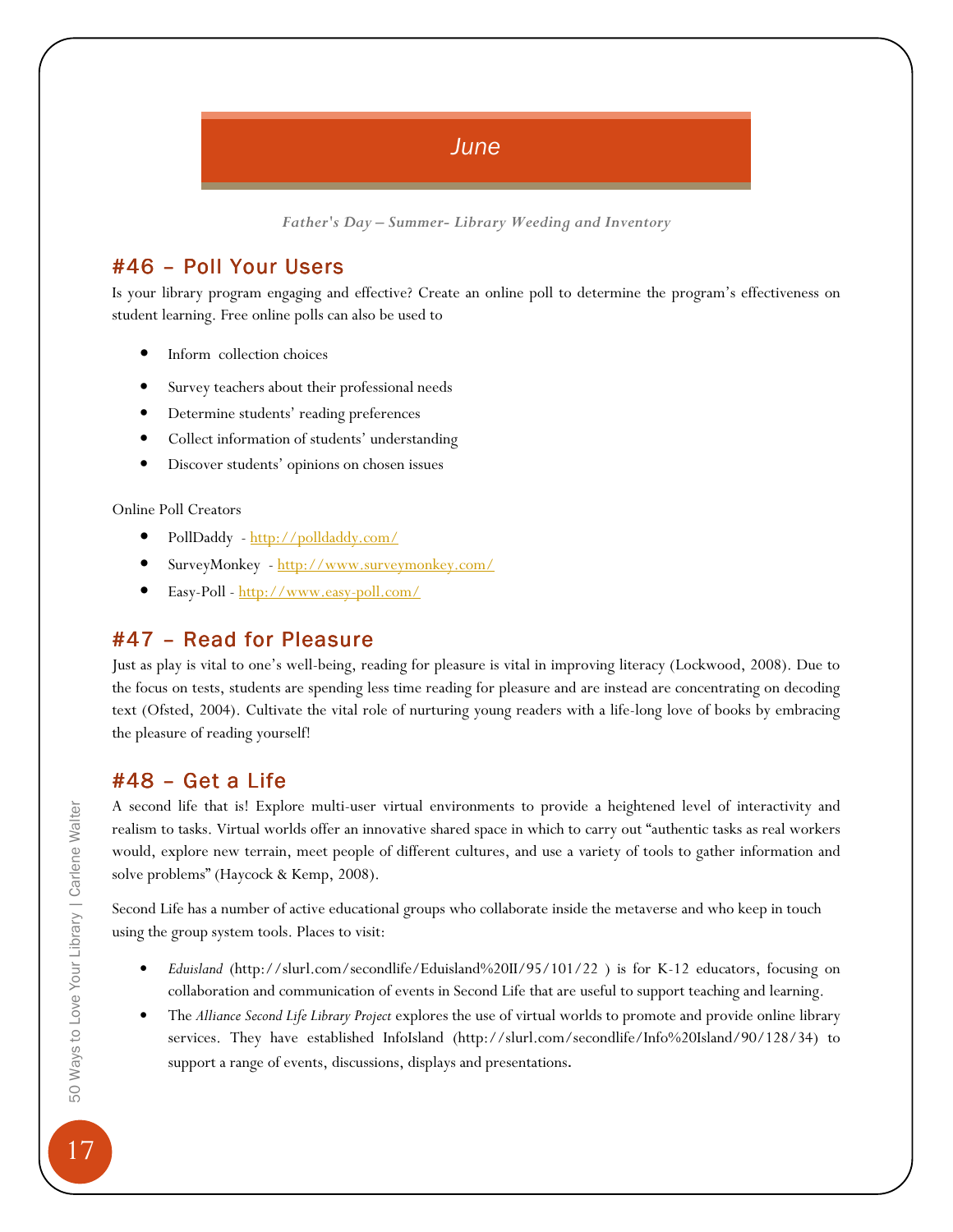• Orientation Island (http://slurl.com/secondlife/Orientation%20Island%20Public/128/128/0) offers selfpaced tutorials on the basics of Second Life, such as how to move around, how to change you appearance and how to communicate.

## #49 - Create a Summer Reading List

Help create a summer filled with quality reading experiences. Although students should have choice in their reading material, the provision of a list helps locate books that align with student interests. Summer reading lists could include award winning books, cherished favourites, and new notables. Each year, ALSC lists the best books:

- http://www.ala.org/ala/alsc/awardsscholarships/childrensnotable/notablecbooklist/currentnotable.cfm
- http://www.ala.org/ala/yalsa/booklistsawards/booklistsbook.cfm

#### $#50 - Relax$

Sit back and relax as in two months, school begins again!

Like the ending of Simon's song, I hope you realize I probably was right. There must be fifty ways to love your library; fifty ways to love your library.

©2008 Carlene Walter Copyright resides with the author. This item is posted with the author's permission.